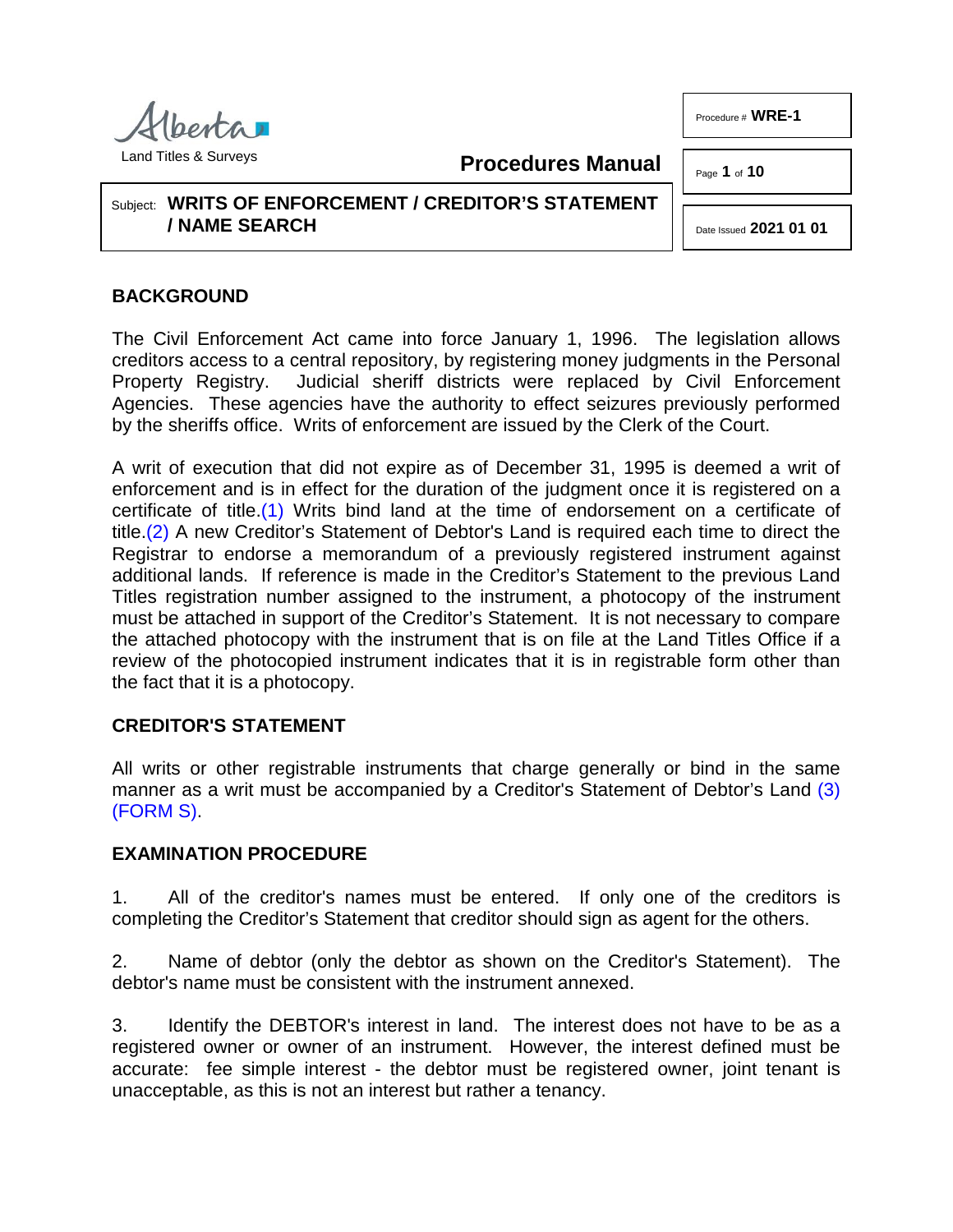4. The Creditor's Statement must be signed by the creditor or agent for the creditor. If two Creditor's Statements for different debtors are received for the same land with one copy of the registrable writ, attach both to the writ and register as one document.

If two Creditor's Statements are received for different lands with one writ, make a photocopy of the writ and register twice referencing the registration number for the original writ.

#### **WRITS OF ENFORCEMENT**

#### **REGISTRATION PROCEDURE**

1. Must have the original filed stamp with the original Clerk of the Court "inked signature stamp". Copies must be certified by the Clerk of the Court (except for Federal writs of seizure and sale, formerly writs of FiFa, which will be sealed by Revenue Canada). Fax filed writs and discharges are acceptable.

- 2. Provide an action number.
- 3. Provide a full given name and surname of the debtor.
- 4. Provide a complete address including postal code for debtor and creditor.
- 5. Provide a Creditor's Statement.
- 6. A writ of enforcement may be registered against Non-Patent land.
- 7. A writ may be filed by an individual, corporation, partnership or trade name.
- <span id="page-1-0"></span>8. A writ may not be registered against an Irrigation District[.\(4\)](#page-9-3)

#### **Fees**

[Tariff item 6](http://www.servicealberta.ca/pdf/ltmanual/APPENDIXI.pdf) is charged for the initial registration of the writ (based on original judgment amount shown on writ). If an affidavit for reduced fees is submitted when additional lands are encumbered, nominal fees will be assessed.

Whenever a Writ is endorsed on a certificate of title, a copy of the Creditor's Statement with the notice label attached must be sent by mail to:

a) The registered owner of the land at the address on the title; and

b) The debtor, if the debtor is not the registered owner, at the address provided in the Creditor's Statement[.\(5\)](#page-9-4)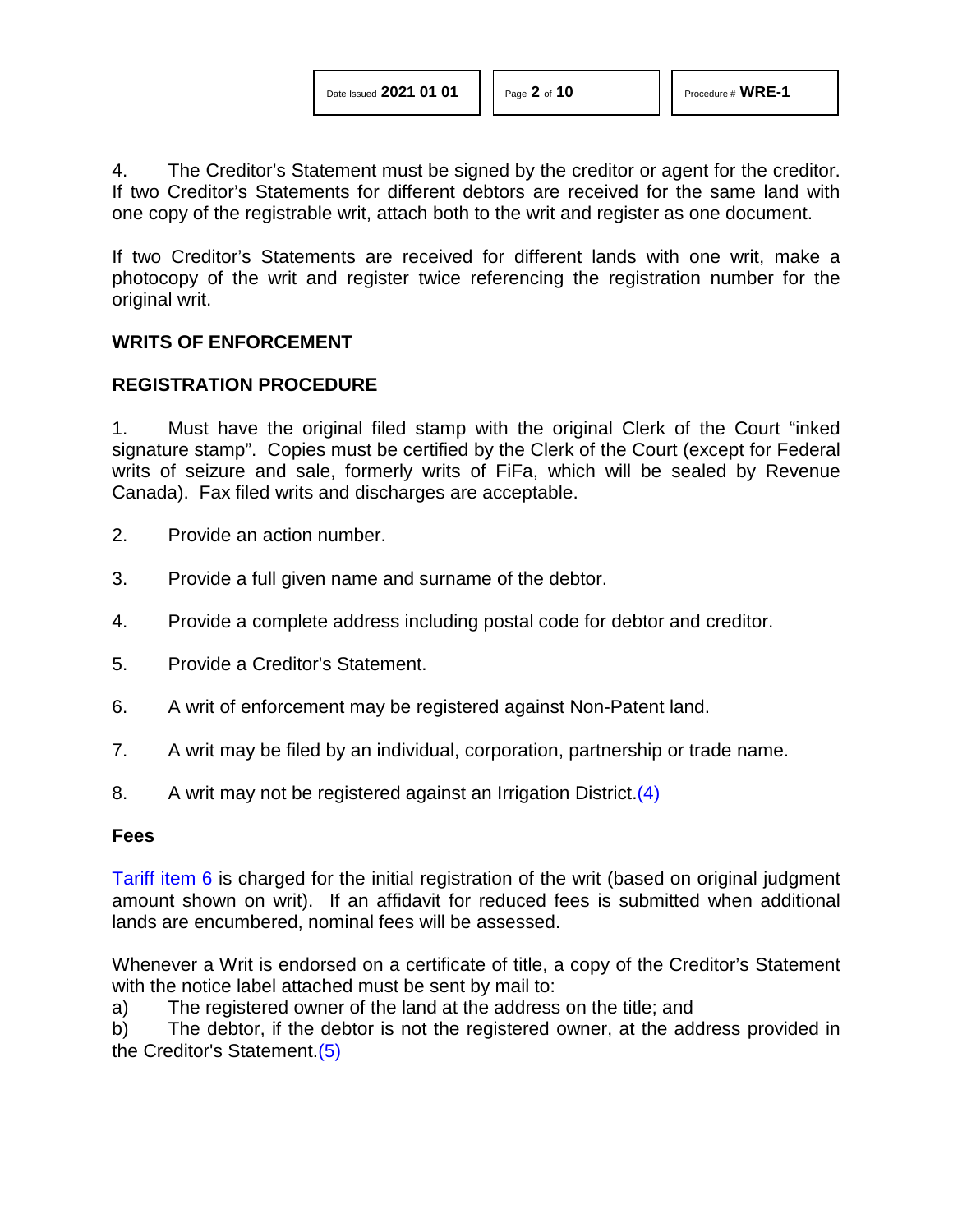The SPIN2 document type to be used when creating a Document Registration Request (DRR) form is: Writ of Enforcement

The code used for registration at Land Titles is: WRIT

#### **ASSIGNMENT OF WRIT**

1. A complete or partial transfer (assignment) of writ is acceptable for registration. An assignment of the judgment on which the writ is based or court certified copy of the assignment may also be registered as a transfer of writ. The registration number of the writ and a complete address including postal code must be provided for the new creditor (assignee).

2. The document must be executed by the enforcement creditor and meet all attestation requirements.

3. [Tariff item 11\(6\)](http://www.servicealberta.ca/pdf/ltmanual/APPENDIXI.pdf) is charged.

The SPIN2 document type to be used when creating a Document Registration Request (DRR) form is: Transfer of Instrument

The code used for registration at Land Titles is: TFIN

#### **Postponement of a Writ of Enforcement**

A writ can be postponed to a subsequent registered instrument in the same manner as any other instrument is postponed.

The SPIN2 document type to be used when creating a Document Registration Request (DRR) form is: Postponement

The code used for registration at Land Titles is: POST

#### **Amendment of a Writ of Enforcement**

The Clerk of the Court may authorize the correction of an incorrect action, number or amount.

The SPIN2 document type to be used when creating a Document Registration Request (DRR) form is: Amending Agreement

The code used for registration at Land Titles is: AMEW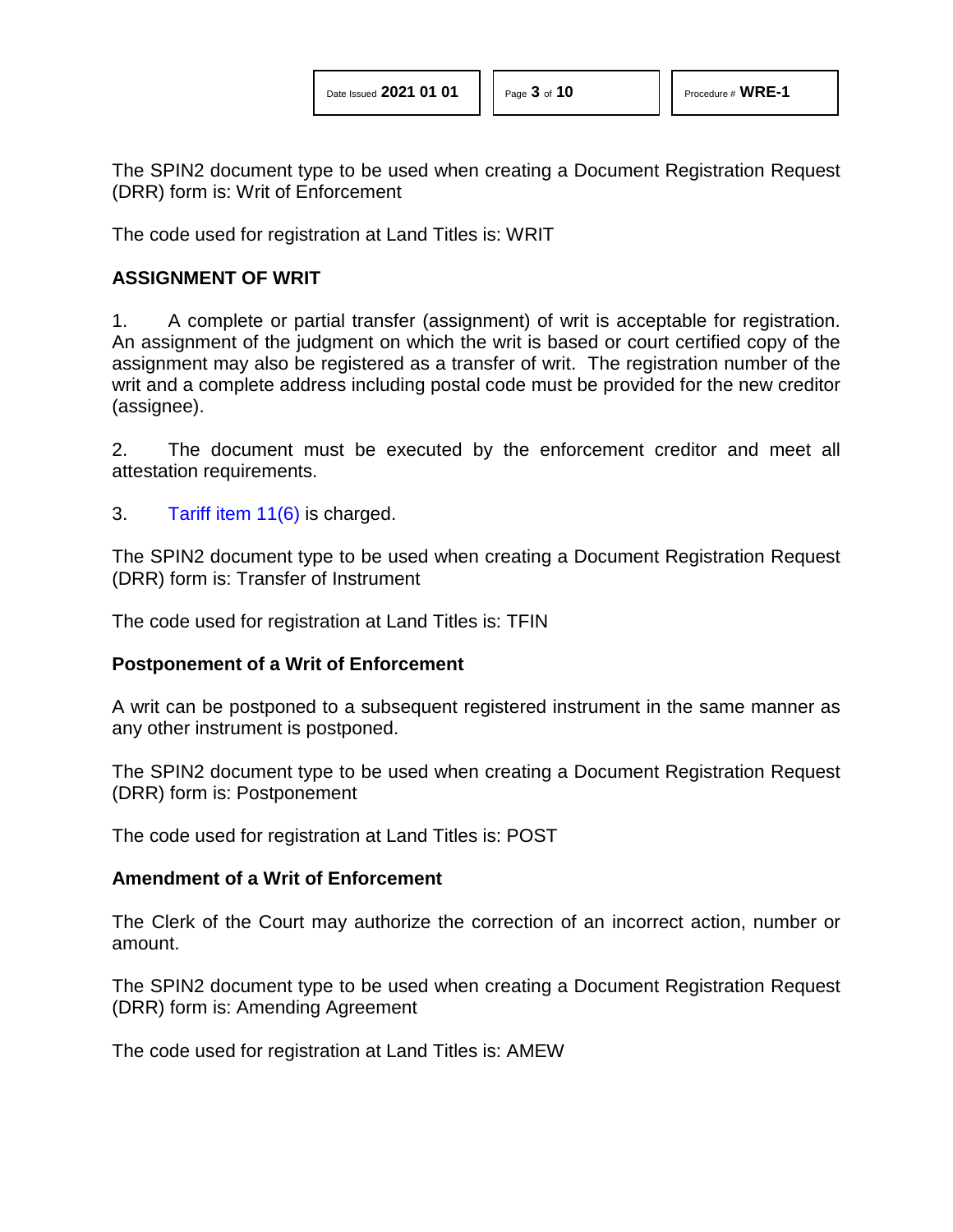## **DISCHARGE**

A writ may be discharged against all or some of the land bound by the writ upon production of:

a) A judge's order (requires section 191, Land Titles Act compliance); or

b) Evidence from the clerk of the court showing the expiration, satisfaction or withdrawal of the writ including the registration number; or

The SPIN2 document type to be used when creating a Document Registration Request (DRR) form is: Discharge by Order

The code used for registration at Land Titles is: DISO

c) A discharge executed by the enforcement creditor (attestation requirements apply); [\(Form 21.1\)](http://www.servicealberta.ca/pdf/ltmanual/FORM21.1.pdf) or

d) If the creditor is a partnership the affidavit should be amended to reflect that the signatory is, in fact, one of the partners. [\(Form 21.1\)](http://www.servicealberta.ca/pdf/ltmanual/FORM21.1.pdf)

The SPIN2 document type to be used when creating a Document Registration Request (DRR) form is: Discharge

The code used for registration at Land Titles is: DISC

#### **Lapse of a Writ**

A writ may be lapsed on application made after the expiration of 60 days after a notice to take proceedings in the prescribed form [\(Form 1.1\)](http://www.servicealberta.ca/pdf/ltmanual/FORM1.1.pdf) has been served on the enforcement creditor at the creditor's address shown on the writ or to the most recent address provided by either the creditor or their solicitor in a registered change of address document. A notice sent via facsimile is not an acceptable method for service. Follow the procedure outlined in [CAV-2,](http://www.servicealberta.ca/pdf/ltmanual/CAV-2.pdf) item B. - LAPSE OF CAVEAT.

The SPIN2 document type to be used when creating a Document Registration Request (DRR) form is: Lapse - Writ

The code used for registration at Land Titles is: LAPW

#### **Expiration of a Writ**

Only Writs registered prior to January 1, 1996 can be expired from titles that they are registered against. Writs subsequent to January 1, 1996 cannot be expired and must comply with discharge requirements.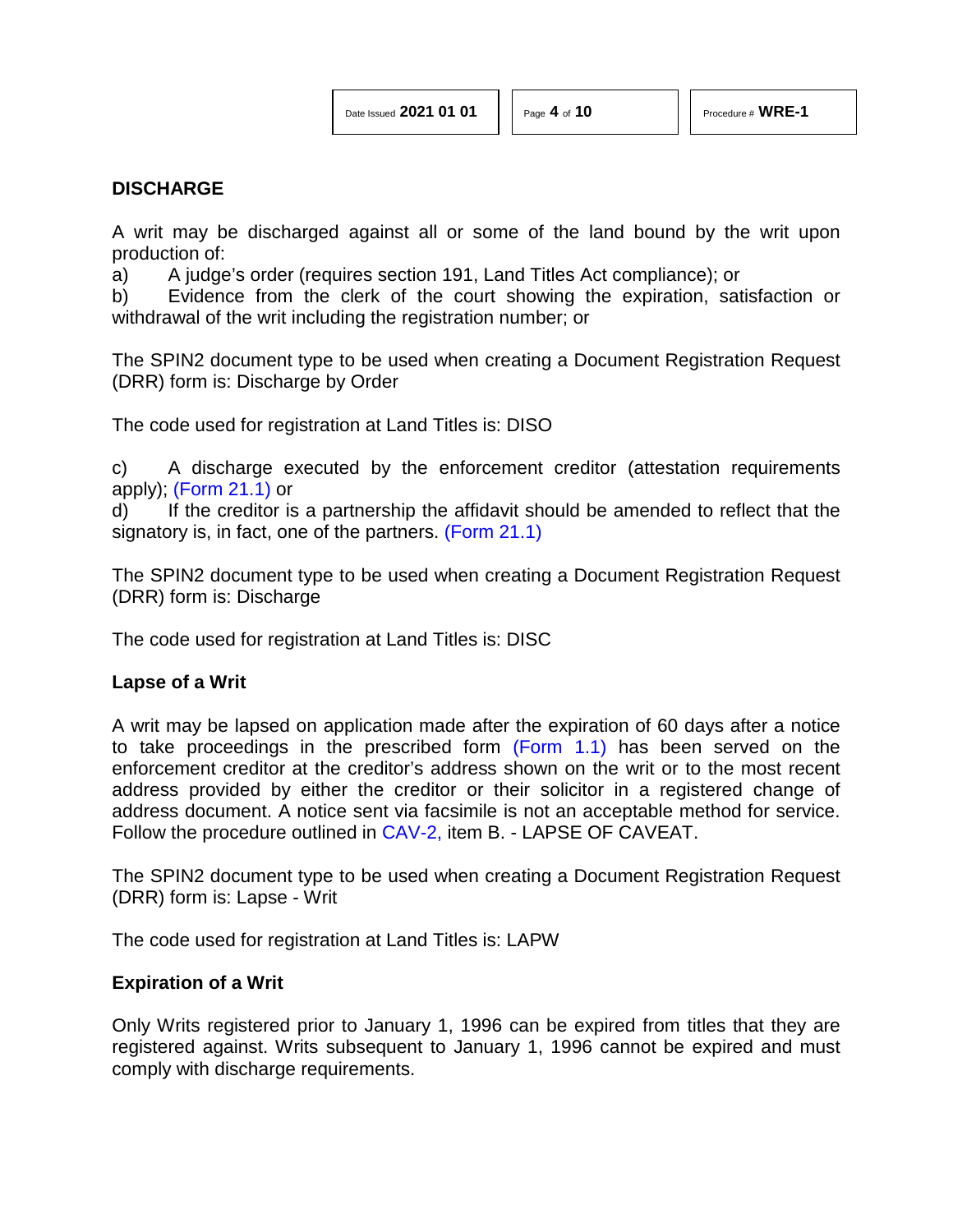#### **ATTACHMENT ORDERS**

Section 22(b) of the Civil Enforcement Act provides for the registration of an attachment order prior to receiving a money judgment. These are certified court orders and can actually restrict the registered owner(s) ability to deal with the land. These orders must be reviewed carefully to ensure that if they do suspend the owner(s) rights to deal with the property they are endorsed on the title appropriately and include the following particulars:

(a) Attachment Order (does NOT restrict dealings) "ATTACHMENT ORDER" (b) Attachment Order (restricts dealings) "ATTACHMENT ORDER RESTRICTING DEALINGS".

Although Attachment Orders usually contain a legal description, the Court may direct that an Attachment Order applies to all or specific exigible property of the defendant, which would include real property. It is acceptable in this case for the lands to be identified either in a Creditor's Statement of Debtor's Land or in the Customer's Special Instruction area on the Document Registration Request (E.D.R.R.) [\(6\)](#page-9-5) [\(7\)](#page-9-6)

There are also Attachment Orders that extend the expiry date of an Attachment Order that has been previously registered against the Certificate of Title. Enter the registration number of the attachment order in the affected instrument number field and include the following particulars:

#### <span id="page-4-1"></span><span id="page-4-0"></span>"EXTENDING ATTACHMENT ORDER TO (DATE)"

As an attachment order does not terminate an interest, the order does not require compliance with section 191 of the Land Titles Act.

The SPIN2 document type to be used when creating a Document Registration Request (DRR) form is: Order – Endorsement

The code used for registration at Land Titles is: ORDE

#### **Registration Procedure**

<span id="page-4-2"></span>A writ of enforcement issued in respect of the same proceedings in which the attachment order was granted, when registered in the Land Titles Office, has the same priority as the original order[.\(8\)](#page-9-7)

When the registrant advises that section 23 of the Civil Enforcement Act applies to a writ being registered:

a) The writ must be from the same action as the attachment order**,**

b) The writ must be in registrable form (including a Creditor's Statement), and

<span id="page-4-3"></span>c) Require an Affidavit from the creditor / claimant or their solicitor that the attachment order has not expired[.\(9\)](#page-9-8)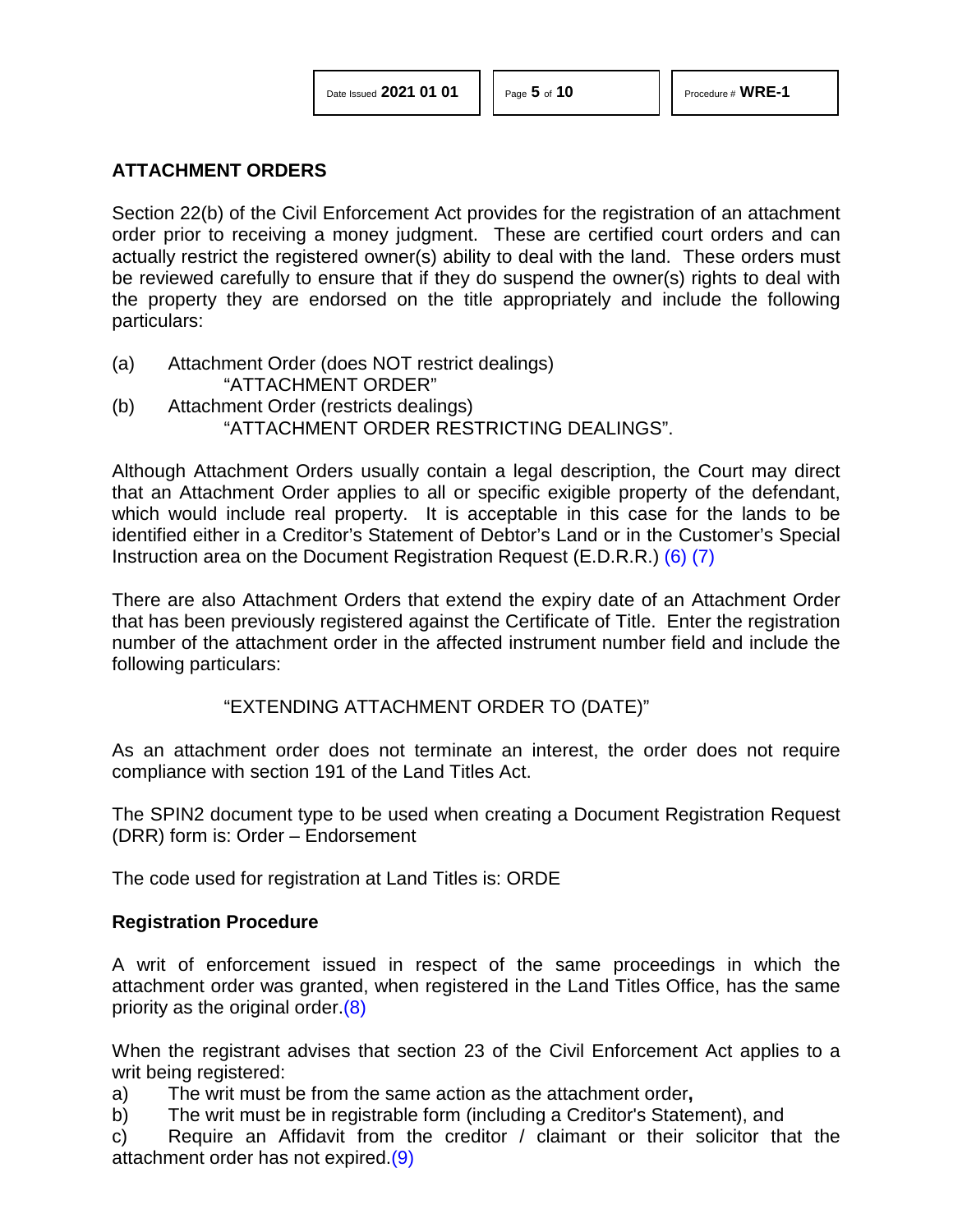This is a two-part registration:

a) When the writ is endorsed it must include particulars indicating that the writ maintains the same priority as the attachment order,

b) The attachment order is then discharged.

#### **Discharge of Attachment Order**

<span id="page-5-0"></span>Although the Civil Enforcement Act provides for the termination of an Attachment Order [\(10\),](#page-9-9) it can be removed from the title when:

a) a Certificate of Dismissal or Discontinuance issued by the Clerk of the Court, or

b) a Court Order directing the Registrar to discharge the order

is submitted for registration. The Certificate of Dismissal or Discontinuance is registered as a discharge. Compliance with section 191 of the Land Titles Act is not required for the Court Order.

## **WRITS OF ENFORCEMENT IN RESPECT OF A FIXTURE/CROP**

<span id="page-5-1"></span>The Civil Enforcement Act provides for fixtures/crops to be bound by a writ of enforcement. [\(11\)](#page-9-10) The notice of the writ may be registered at Land Titles against the certificate of title, if:

a) The notice re fixtures is registered against the title in question, and

b) The information on the writ is consistent with the notice and the usual registration requirements for a writ are met. Use NOTW for the system code, in favor of, enforcement creditor's name and address, compliance with Section 27 of the Land Titles Act is not required. [Tariff item 11\(6\)](http://www.servicealberta.ca/pdf/ltmanual/APPENDIXI.pdf) is charged for the notice.

## **SEIZURES BY A CIVIL ENFORCEMENT AGENCY**

## **Seizure of Mortgage**

The writ must be registered against the land to which the mortgage is registered. The civil enforcement agency must register the notice of seizure. The agency serves notice to the person liable to pay the obligation and after being served the registered owner would make payment to the agency[.\(12\)](#page-9-11)

<span id="page-5-2"></span>The SPIN2 document type to be used when creating a Document Registration Request (DRR) form is: Notice of Seizure

The code used for registration at Land Titles is: NOTS

## **Seizure of Fixtures**

The certificate of title to which the fixture is affixed must be endorsed with a notice of writ, re crop/fixture. The agency must serve notice to all registered interest holders on the certificate of title. The notice should contain the amount owing under the writ and a description of the seized fixture and of the land to which it is affixed[.\(13\)](#page-9-12)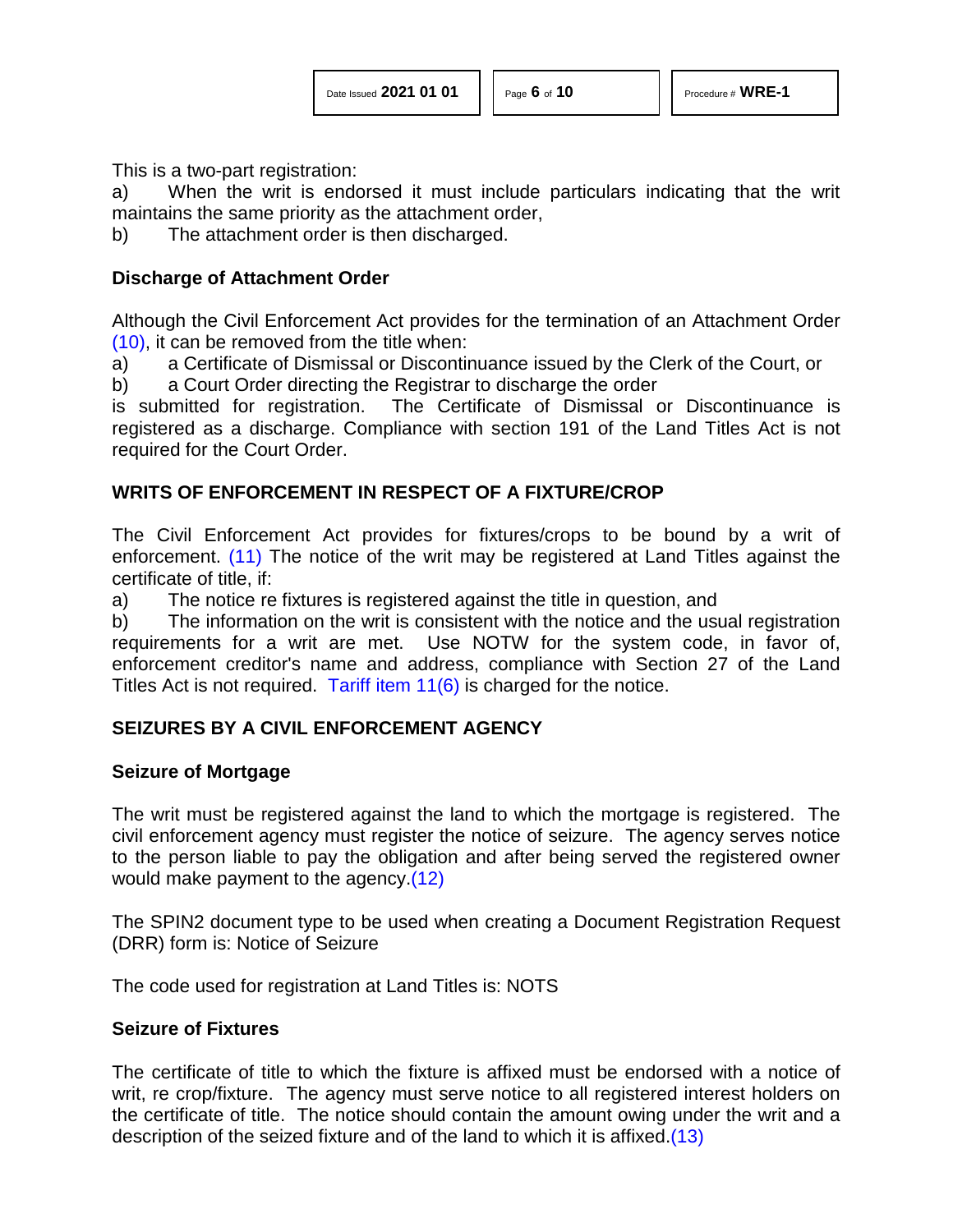However, once a writ is registered against title, there is a provision for a caveat to be filed re the currently registered writ; pursuant to sec. 70 of the Civil Enforcement Act a notice of intention to sell must be given prior to the sale. This is a caveatable interest.

#### **Transfer of Land**

A certificate of title subject to seizure must have the writ and a caveat re notice of intention to sell under the Civil Enforcement Act [\(14\)](#page-9-13) registered against it. The civil enforcement agency must submit the transfer of land with a certificate certifying that the agency has complied with Part 7 of the Civil Enforcement Act. The certificate must state that:

- <span id="page-6-0"></span>(i) A notice of objection to the sale was not served on the agency within the period prescribed under section 74; or
- (ii) A notice of objection to the sale was served on the agency within the period of time prescribed under section 74 and that the court has authorized the sale of land.
- a) Usual attestation requirements must be met.
- b) Dower compliance is not required.
- c) Compliance with section 120 of the Land Titles Act is not required in the case of an estate transfer.

A transfer executed by the civil enforcement agency would issue free of all writs against the debtor's interest. All other instruments would carry forward unless specifically addressed by a court order.

A court order to transfer title pursuant to sections 74(3)(b), 74(4)(c) or 75(1)(b), when submitted with a transfer, requires compliance with section 191 of the Land Titles Act.

The SPIN2 document type to be used when creating a Document Registration Request (DRR) form is: Transfer of Land

The code used for registration at Land Titles is: TFLA

## **NAME SEARCHES**

Name Searches are submitted on a Service Request Form.

The Service Code at Land Titles is: ANAM

1. The primary purpose of the name search facility is to enable creditors and other parties, who previously would have been able to register an instrument in the General Register, to determine what interests in land are owned by the person affected by the instrument. The instrument can then be registered directly against the appropriate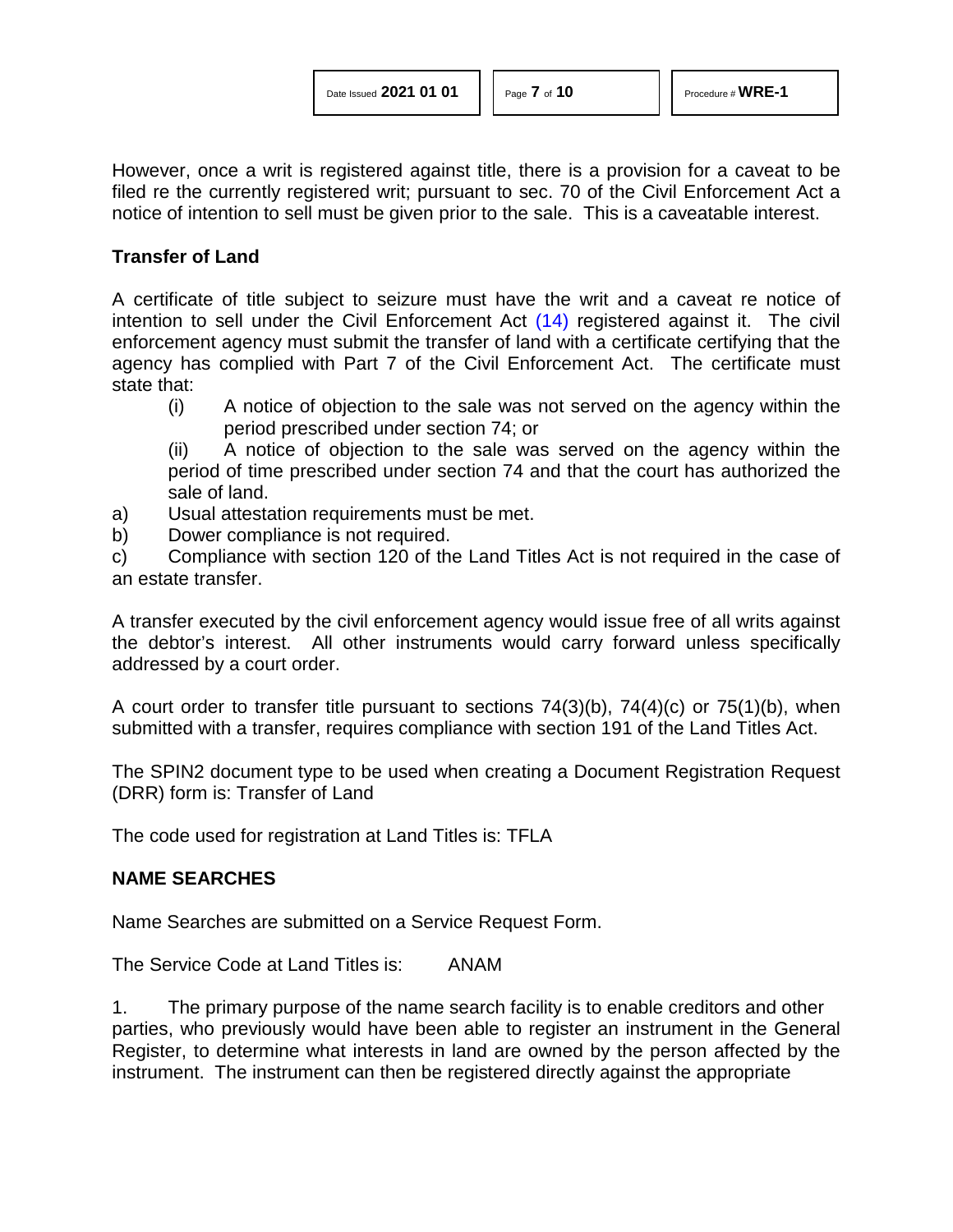certificate(s) of title. The types of instruments, which can be accepted in support of an application, are:

- Writs of enforcement, extent and federal writs of seizure and sale,
- Transfers of writs and assignments of judgments,
- Workers' Compensation Board certified statements, judgments and orders for maintenance or alimony pursuant to the Domestic Relations Act, the Divorce Act or the Parentage and Maintenance Act,
- Orders and agreements pursuant to the Maintenance Enforcement Act, Maintenance and Recovery Act or the Income Support Recovery Act;
- Orders pursuant to the Employment Standards Code,
- Orders pursuant to the Public Utilities Board Act,
- Certificates of lis pendens pursuant to the Matrimonial Property Act,
- Certificates of mental incompetency by the Public Trustee,
- Trusteeship orders pursuant to the Dependent Adults Act.

2. A person requesting a name search must fulfil at least one of the following criteria before the Registrar may conduct the name search:

a) The person requesting the name search is the person whose name is to be searched,

b) The person requesting the name search has been given a written consent for the name search by the person whose name is to be searched,

c) The person requesting the name search has a registrable or registered instrument and is searching the name of the person

- (i) Who is specified in the instrument; and
- (ii) Whose interests in land the instrument is intended to be registered or is registered against or whose interests in land are entitled to be dealt with,

d) The person requesting the name search is a police officer carrying out duties as a police officer,

e) The person requesting the name search is authorized or otherwise entitled pursuant to an order of a court to have the name search conducted;

f) The person requesting the name search is doing so on behalf of the Crown or with respect to carrying out duties or functions on behalf of the Crown,

g) The person requesting the name search is doing so as the agent for a representative of a person who meets the criteria for requesting a name search under items (b) or (c).

<span id="page-7-0"></span>h) The person requesting the name search is doing so on behalf of the Real Estate Council of Alberta for the purposes of an investigation under Section 38 of the Real Estate Act. [\(15\)](#page-9-14)

<span id="page-7-1"></span>3. An Application for Name Search form [\(16\)](#page-9-15) [\(FORM A\)](http://www.servicealberta.ca/pdf/ltmanual/WRE-1-FORMA.pdf) must be completed and submitted with a Service Request form. Where a person is searching their own name, the person must sign the application and submit proof of identity. Where the application is in respect of a registrable or registered instrument, the application may be signed by an agent acting on behalf of the applicant. A photocopy of the registrable instrument which has either been certified or stamped fax filed by the clerk of the court will be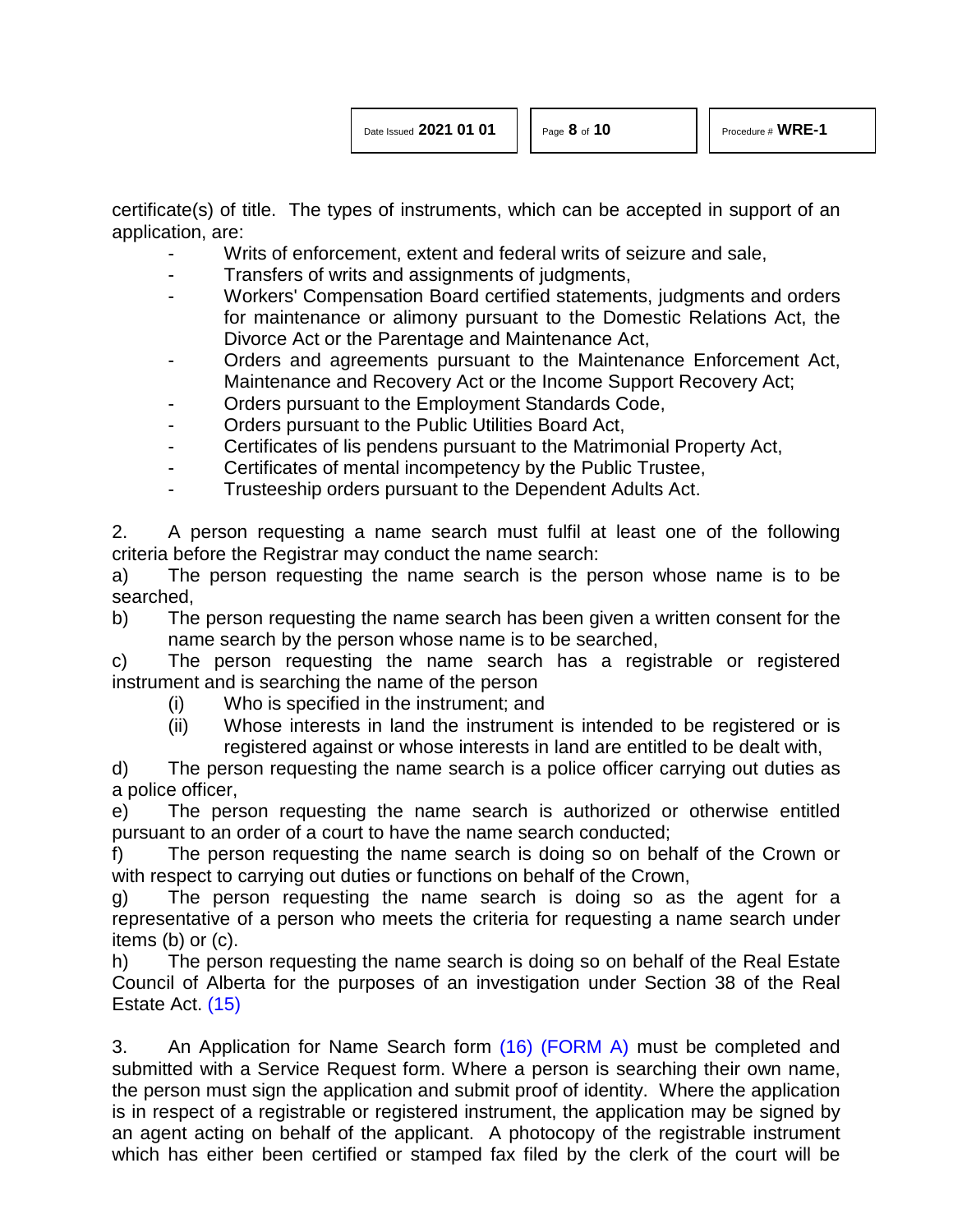acceptable to be attached in support of the Name Search Application. The given names being searched must be consistent with the names in the instrument but need not be identical. An application may be submitted by FAX.

4. For searches against individuals, the search program will retrieve names on the basis of the following rules:

a) The surnames will be identical. Brown and Browne are not identical.

b) At least one given name should be identical to, or a commonly used variation of, any given name in the searched name. For example, Stanley Green will be retrieved for Stan Green and Elizabeth Schultz for Beth Schultz. Stanley Green will not be retrieved for S. John Green, as initials are not considered in meeting this requirement.

c) Where each name contains the same number of given names, and for this purpose an initial is considered to be a given name, all of the given names in one name should be identical to, or commonly used variations of, the given names in the searched name. An initial and a given name are considered to be commonly used variations of each other only where the initial is the same as the first letter of the given name. For example, Mary Louise Smith will be retrieved for Mary L. Smith but not for Mary Lynn Smith. Mary Elizabeth Smith will not be retrieved for Mary B. Smith.

d) Where a name contains fewer given names than the searched name, or vice versa, and for this purpose as well an initial is considered to be a given name, the given names in the name with the fewer given names should be identical to, or commonly used variations of, any of the given names in the other name. For example, Joseph Black or Jack Black will be retrieved for John Joseph Black, but John J. Black will not be retrieved for John William S. Black.

The search program cannot accommodate more than 3 given names, in one search. However, a separate search could be conducted using a different set of 3 given names.

5. For searches against corporations, the search program is based on compression routines that are applied to corporate names when they are entered into the database.

6. For searches against both individuals and corporations, the search results can include names that are not the same individual or corporation that is being searched. It is the applicant's responsibility to determine which search results are appropriate for the purpose of registering an instrument against specific certificate(s) of title.

7. There are four types of search options:

(i) Current registered owners - this option searches the names of parties shown on the "owners" field on active certificates of title (i.e., the registered owners of fee simple, leasehold or life estates for which a certificate of title has been issued).

(ii) Historical registered owners - this option searches the names of parties shown in the "owners" field on certificates of title which have been cancelled on the ALTA system (i.e., no earlier than October, 1988) and on active certificates of title where the name has been changed (i.e., the name previous to the name change).